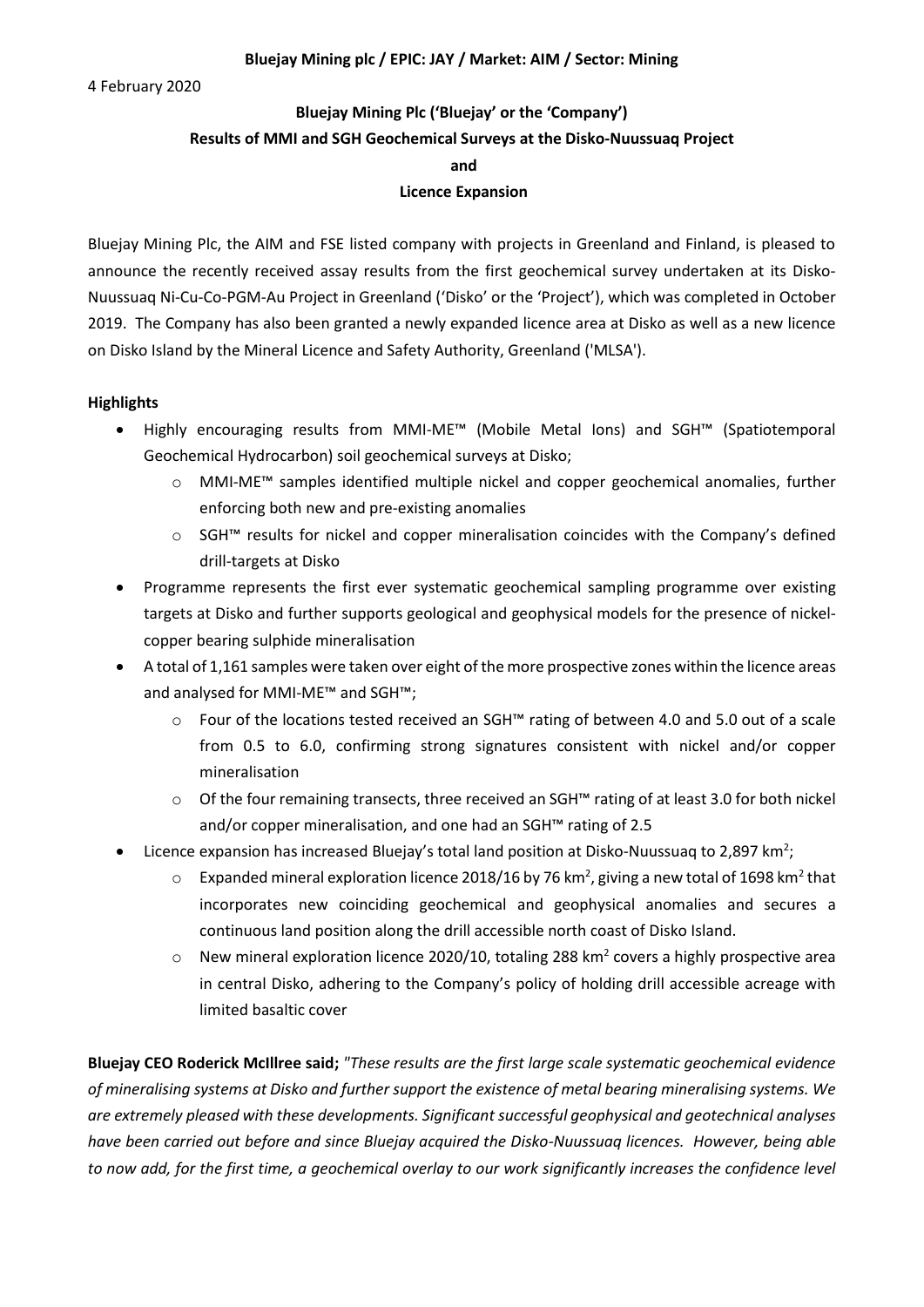*as well as further refining exact drill site positioning. We expect to expand these successful methods across other prospective regions within our extensive licence holding.*

"*We are delighted to also have been granted both the new licence area and licence extension on Disko. Our new ground is strategically located in drill accessible valleys and coastal regions that benefit from absent or limited flood basalt cover – this allows access to the feeder intrusions that may host nickel-copper mineralisation. Our decision to further increase our licence holdings is testament to our confidence in the district-scale prospectivity and discovery potential of the area."*

# **Background for MMI and SGH Geochemical Surveys**

Previous exploration at Disko-Nuussuaq for nickel-copper massive sulphide mineralisation has centered around various geophysical methods. Alongside this, surface investigations, geological mapping and lithogeochemical sampling has been carried out to evaluate and investigate the geological settings and identify favourable sites for a massive sulphide deposition. The majority of historic work on Disko-Nuussuaq by previous operators has been focused within the areas covered by Bluejay's licences, resulting in a substantial database. Since acquiring the project, Bluejay has actively worked through this vast data collection and with a district-scale approach picked a number of existing, as well as new, target areas for assessment. From this work, twenty-eight drill-ready targets have been defined.

As most of the targets are based on geophysical methods that measure physical properties (electrical, magnetic, density properties) of the sub-surface, supported by geological models/settings, Bluejay decided to undertake an advanced pilot study using deep-penetrating MMI-ME™ and SGH™ geochemical techniques to test the geochemical characteristics of the targets/target areas. The sampling was designed to prospect for the geochemical signature of buried or hidden nickel-copper massive sulphide mineralisation over some of the already geophysical defined targets at Disko-Nuussuaq.

By adding another characteristic of the sub-surface target/target areas, Bluejay aimed to build the confidence in the target. The deep-penetrating MMI and SGH techniques were chosen for this characterisation and an initial sampling programme was completed in October 2019. The highly sensitive MMI-ME™ and SGH™ soil geochemistry techniques are proprietary to SGS Laboratories and Activation Laboratories Ltd, respectively. The MMI-ME™ samples reported here were analysed by SGS Mineral Services in Burnaby, Canada and the SGH™ samples were analysed by Activation Laboratories Ltd. ('Actlabs'), Canada, which also supplied an interpretation report on the results.

#### **Sampling Results**

- Of the eight locations tested for nickel-copper mineralisation over previously defined geophysical anomalies using an SGH™ survey:
	- o Four received an SGH™ rating from Actlabs of between 4.0 and 5.0 out of a scale from 0.5 to 6.0 for similarities and confidence with established signatures for nickel and/or copper mineralisation. An SGH™ rating of ≥4.0 indicates that the results predict that the zone(s) recognised by the SGH™, with good confidence, could be derived from mineralisation and warrant follow-up work. This is a very encouraging result that confirms that the Company's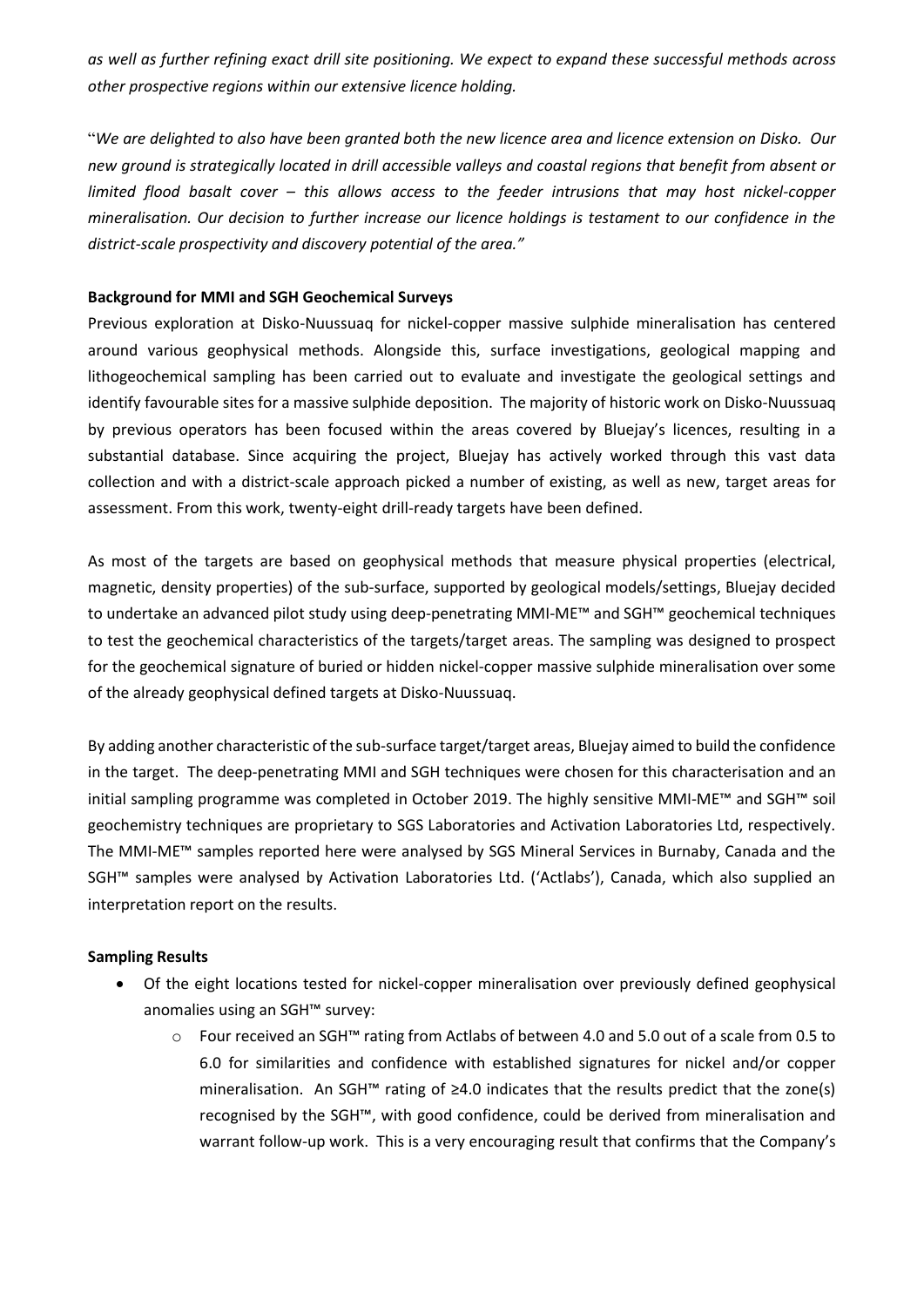drill targets identified from geophysics are now also independently supported through geochemistry, indicating the presence of nickel-copper mineralisation.

- o Three transects got an SGH™ rating of at least 3.0 for both nickel and/or copper mineralisation and one transect received an SGH™ rating of 2.5. Of the transects that received an SGH™ rating of 3.0 it is stated that additional samples or infill sampling is required to raise confidence and better define the potential for nickel-copper mineralisation.
- o Considering that the survey was a pilot assessment of the SGH™ technique, the results are considered very promising.

The combined SGH™ and MMI-ME™ results in conjunction with the geophysical data and the geological models are very encouraging. Targets are now confirmed using both physical and geochemical tests, which provides a high level of confidence.

• The encouraging results from the initial sampling of SGH™ and MMI-ME™ provide a method that will be used to further test and validate targets and settings in other parts of the Bluejay licence areas at Disko and Nuussuaq; only a handful of already identified targets for Ni-Cu-Co-PGE-Au sulphide mineralisation have been tested by this method to date.

# **Cooperation with international experts on MMI & SGH**

Bluejay has initiated a cooperative agreement with Professor Pertti Sarala from the Finnish Geological Survey (GTK) and Oulu Mining School, Finland, regarding the further processing and interpretation of the geochemical results. Professor Pertti Sarala is a well-renowned expert in low-impact geochmical exploration methods. His expertise and experience in applying these techniques within Arctic regions will provide additional value to the interpretation of the MMI and SGH results from Disko-Nuussuaq. In addition, Professor Pertti Sarala together with Professor Olav Eklund from the Department of Geology and Mineralogy, Åbo University, and Dr Timo Kilpeläinen at the Geology Department, University of Turku, will supervise two MSc student projects on the MMI/SGH data. Both students were directly involved in the MMI/SGH sampling programme on Disko-Nuussuaq in 2019. These research projects will be done in close cooperation with Bluejay Mining.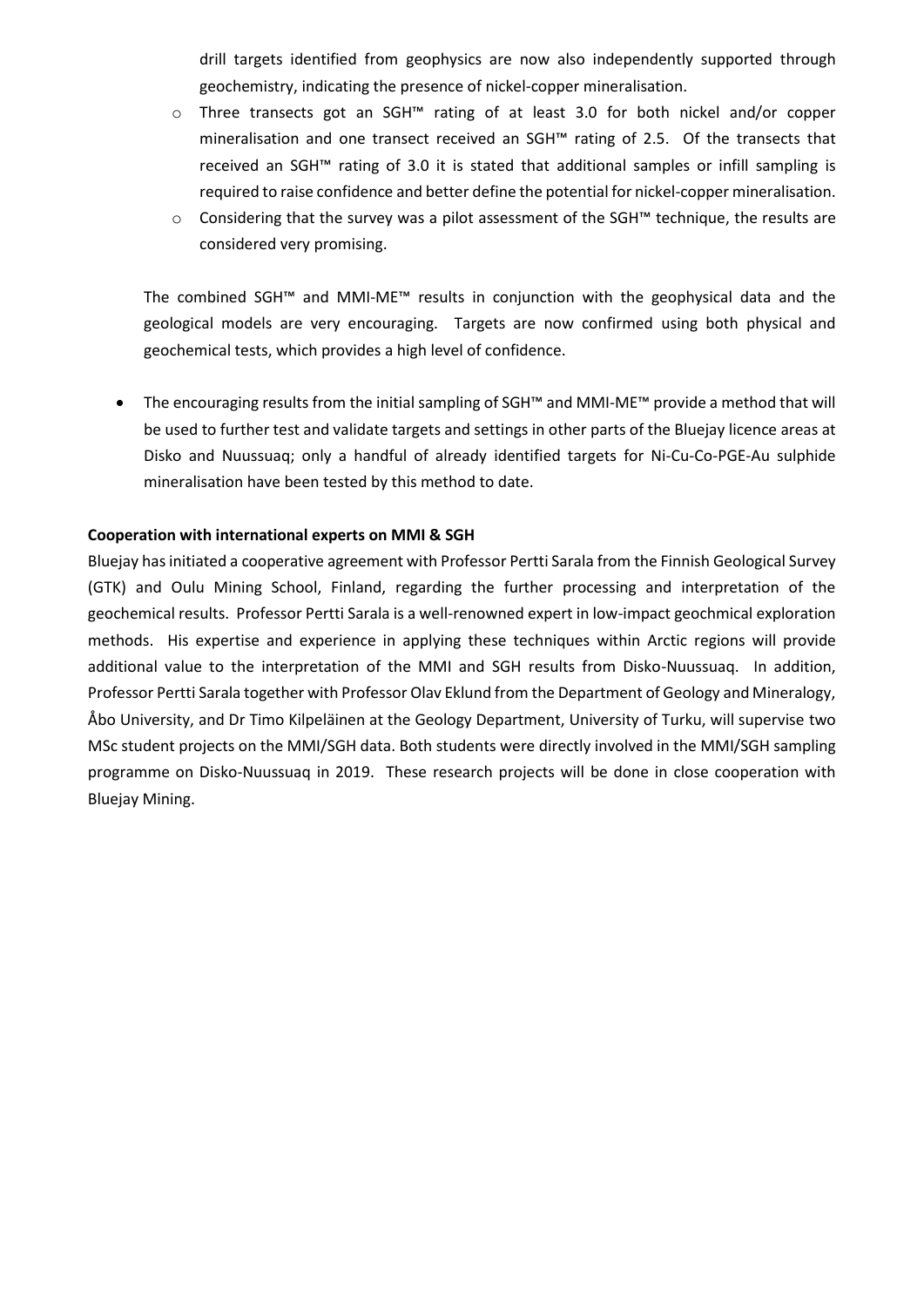

*Figure 1: Bluejay's current licence holdings at Disko-Nuussuaq, including the location of high-priority drill targets.*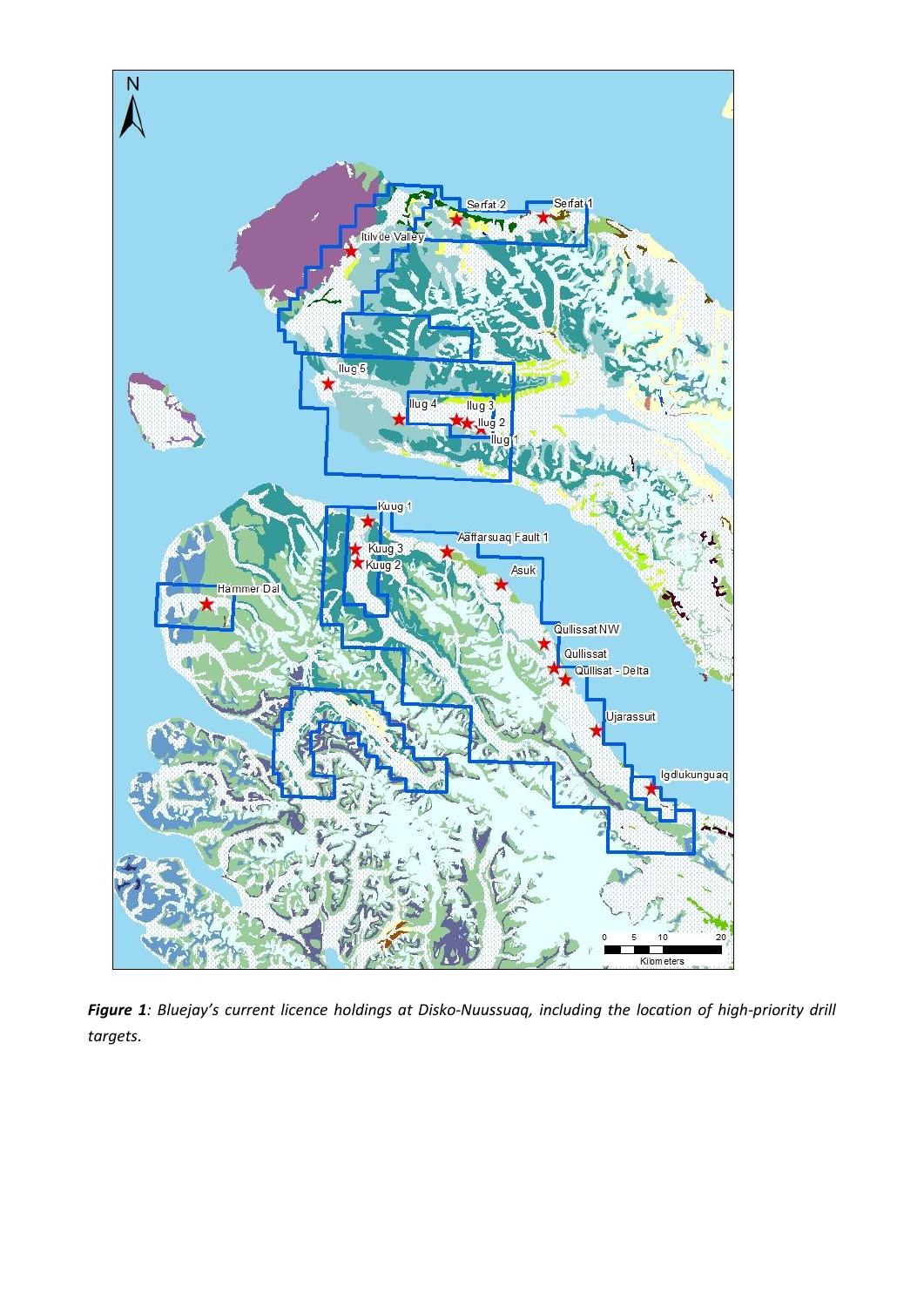

*Figure 2: Titan24 MT survey area 5 (Quillissat), line 4800N, 1K RHo (which Bluejay had re-processed by Quantec in 2019) overlain with MMI-ME™ results for nickel (in parts per billion, ppb).*

# **Market Abuse Regulation (MAR) Disclosure**

Certain information contained in this announcement would have been deemed inside information for the purposes of Article 7 of Regulation (EU) No 596/2014 until the release of this announcement.

**\*\*ENDS\*\***